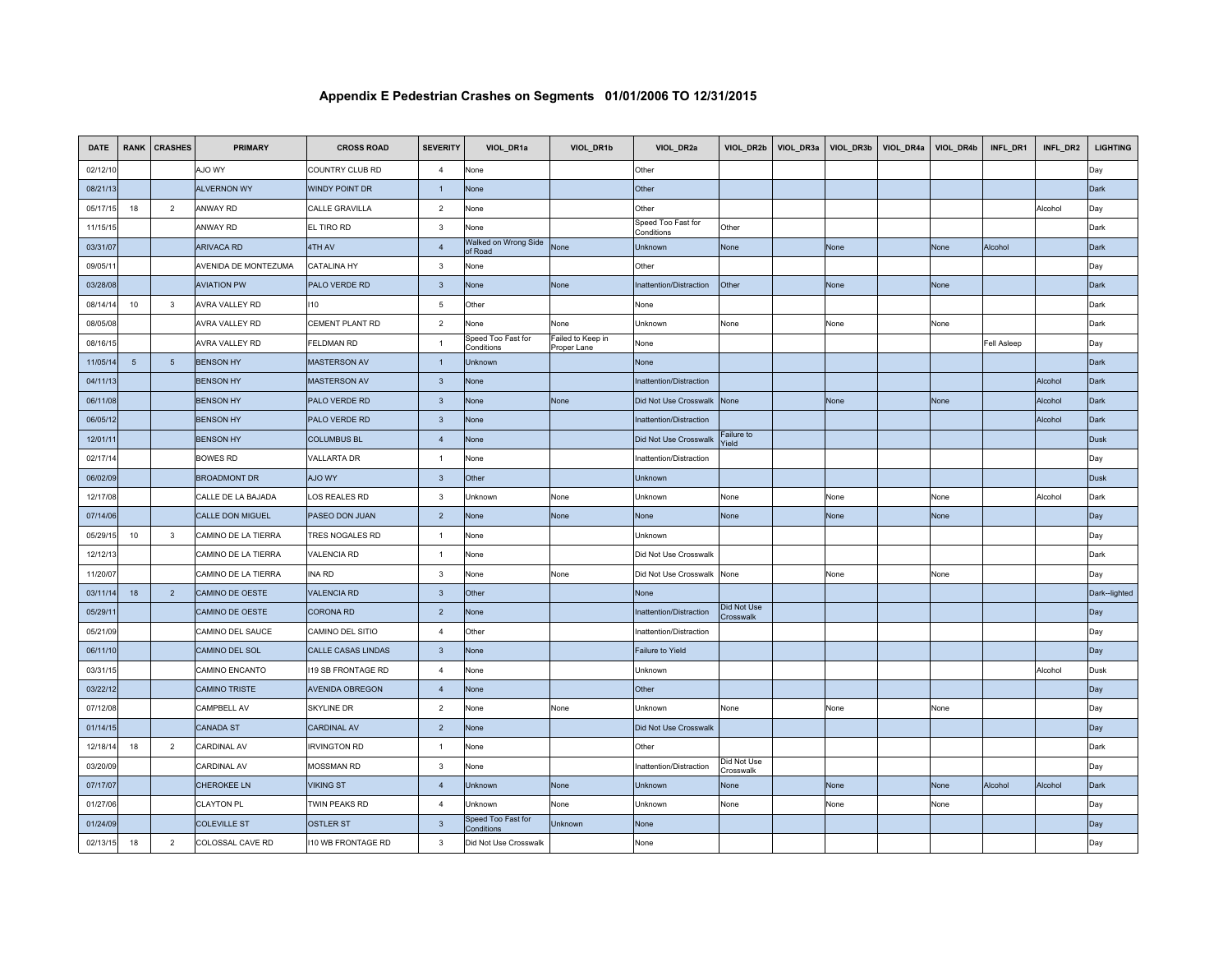| <b>DATE</b> | <b>RANK</b>    | <b>CRASHES</b> | <b>PRIMARY</b>         | <b>CROSS ROAD</b>         | <b>SEVERITY</b> | VIOL_DR1a                             | VIOL_DR1b                        | VIOL_DR2a                       | VIOL_DR2b           | VIOL_DR3a | VIOL_DR3b | VIOL_DR4a | VIOL_DR4b | INFL_DR1 | INFL_DR2               | <b>LIGHTING</b> |
|-------------|----------------|----------------|------------------------|---------------------------|-----------------|---------------------------------------|----------------------------------|---------------------------------|---------------------|-----------|-----------|-----------|-----------|----------|------------------------|-----------------|
| 03/04/15    |                |                | COLOSSAL CAVE RD       | PRESERVE DR               | 3               | None                                  |                                  | Walked on Wrong Side<br>of Road |                     |           |           |           |           |          |                        | Dark            |
| 04/09/13    |                |                | <b>COLUMBUS BL</b>     | <b>BENSON HY</b>          | $\overline{2}$  |                                       |                                  | None                            |                     |           |           |           |           | Illness  |                        | Day             |
| 10/04/11    |                |                | CONDOR DR              | <b>TIGER EYE WY</b>       | 3               | nattention/Distraction                |                                  | None                            |                     |           |           |           |           |          |                        | Day             |
| 01/25/10    |                |                | <b>CORONA RD</b>       | PLACITA DEL MUNDO         | $\overline{2}$  | None                                  |                                  | Did Not Use Crosswalk           |                     |           |           |           |           |          |                        | Day             |
| 11/17/08    | 18             | $\overline{2}$ | CORTARO FARMS RD       | CLUB DR/MIDNIGHT WY       | $\overline{4}$  | Other                                 | None                             | None                            | None                |           | None      |           | None      |          |                        | Dark            |
| 05/10/10    |                |                | CORTARO FARMS RD       | THORNYDALE RD             | $\overline{1}$  | Unknown                               |                                  | None                            |                     |           |           |           |           |          |                        | Day             |
| 11/04/15    | 18             | $\overline{2}$ | COUNTRY CLUB RD        | <b>BANTAM RD</b>          | $\mathbf{3}$    | Did Not Use Crosswalk                 |                                  | None                            |                     |           |           |           |           | Alcohol  |                        | Dark            |
| 04/04/06    |                |                | COUNTRY CLUB RD        | <b>ALVORD RD</b>          | $\overline{4}$  | None                                  | None                             | Other                           | <b>None</b>         |           | None      |           | None      |          | Alcohol                | <b>Dark</b>     |
| 04/24/08    | 10             | $\mathbf{3}$   | <b>CURTIS RD</b>       | <b>SHANNON RD</b>         | 2               | Speed Too Fast for<br>Conditions      | Inattention/Distraction          | Unknown                         | None                |           | None      |           | None      |          |                        | Day             |
| 11/03/09    |                |                | <b>CURTIS RD</b>       | <b>SHANNON RD</b>         | $\overline{2}$  | Other                                 |                                  | None                            |                     |           |           |           |           |          |                        | Day             |
| 07/10/14    |                |                | <b>CURTIS RD</b>       | <b>EMERALD CI</b>         | $\overline{4}$  | Passed in No Passing<br>Zone          |                                  | Walked on Wrong Side<br>of Road |                     |           |           |           |           |          | Alcohol                | Day             |
| 11/08/11    |                |                | <b>DELGADO RD</b>      | <b>SAHUARITA RD</b>       | $\overline{4}$  | Speed Too Fast for<br>Conditions      | Exceeded Lawful<br>Speed         | None                            |                     |           |           |           |           |          |                        | Day             |
| 02/12/14    |                |                | DODGE BL               | 46TH ST                   | $\mathbf{1}$    | nattention/Distraction                |                                  | Unknown                         |                     |           |           |           |           |          |                        | Dark--lighted   |
| 05/02/12    |                |                | DOUGLAS WASH RD        | <b>CREOSOTE DRAW RD</b>   | $\overline{1}$  | None                                  |                                  | Unknown                         |                     |           |           |           |           |          |                        | Day             |
| 04/26/10    |                |                | DOWNING AV             | <b>DREAM ST</b>           | $\overline{2}$  | Unknown                               |                                  | Unknown                         |                     |           |           |           |           |          |                        | Day             |
| 05/31/13    | 18             | $\overline{2}$ | <b>DREXEL RD</b>       | <b>BONNEY AV</b>          | $\overline{5}$  | None                                  |                                  | Did Not Use Crosswalk           |                     |           |           |           |           |          |                        | Dark--lighted   |
| 08/14/10    |                |                | DREXEL RD              | <b>RAFTER R</b>           | $\overline{4}$  | None                                  |                                  | Did Not Use Crosswalk           | Other               |           |           |           |           |          | Alcohol                | Day             |
| 04/12/15    |                |                | EL CAMINO DEL CERRO    | <b>LIGHTNING RIDGE TR</b> | $\overline{1}$  | <b>Exceeded Lawful Speed</b>          | Failed to Keep in<br>Proper Lane | Unknown                         |                     |           |           |           |           |          |                        | Day             |
| 06/02/06    |                |                | <b>EMERALD CI</b>      | <b>CURTIS RD</b>          | $\overline{2}$  | Failure to Yield                      | None                             | None                            | None                |           | None      |           | None      |          |                        | Day             |
| 05/14/15    |                |                | <b>FERNHILL CI</b>     | <b>RIDGECREST DR</b>      | $\mathbf{3}$    | None                                  |                                  | None                            |                     |           |           |           |           |          |                        | Day             |
| 12/29/08    | $\overline{4}$ | 6              | FLOWING WELLS RD       | <b>WETMORE RD</b>         | $\overline{5}$  | None                                  | None                             | Unknown                         | None                |           | None      |           | None      |          |                        | Dark            |
| 01/21/07    |                |                | FLOWING WELLS RD       | <b>TALISMAN ST</b>        | $\overline{2}$  | None                                  | None                             | Did Not Use Crosswalk           | Other               |           | None      |           | None      |          | Physical<br>Impairment | Dark            |
| 03/27/08    |                |                | FLOWING WELLS RD       | <b>RILLITO ST</b>         | $\overline{5}$  | Failure to Yield                      | None                             | None                            | None                | None      | None      | None      | None      |          |                        | Day             |
| 10/01/15    |                |                | FLOWING WELLS RD       | <b>ALLEGHENY ST</b>       | $\overline{2}$  | Failure to Yield                      |                                  | Failure to Yield                |                     | None      |           |           |           | Alcohol  | Alcohol                | Dark            |
| 01/01/15    |                |                | FLOWING WELLS RD       | <b>WABASH ST</b>          | $\overline{4}$  | Failure to Yield                      |                                  | None                            |                     |           |           |           |           |          |                        | Day             |
| 02/04/11    |                |                | FLOWING WELLS RD       | <b>RILLITO ST</b>         | $\mathbf{3}$    | None                                  |                                  | Did Not Use Crosswalk           |                     |           |           |           |           |          | Alcohol                | Dark            |
| 10/19/08    |                |                | <b>FORECASTLE AV</b>   | <b>STALLION LN</b>        | $\overline{1}$  | Drove/Rode in<br><b>Opposing Lane</b> | Other                            | None                            | None                |           | None      |           | None      |          |                        | Day             |
| 12/17/12    |                |                | <b>GARIGANS GULCH</b>  | FIRST MESA TR             | $\mathbf{3}$    | None                                  |                                  | Inattention/Distraction         |                     |           |           |           |           |          |                        | Day             |
| 06/05/15    |                |                | <b>GOLDER RANCH DR</b> | ORACLE RD                 | $\mathbf{1}$    | None                                  |                                  | Did Not Use Crosswalk           |                     |           |           |           |           |          |                        | Day             |
| 12/27/09    |                |                | <b>GORET RD</b>        | MORGAN RD                 | $\mathbf{3}$    | Unknown                               |                                  | Walked on Wrong Side<br>of Road |                     |           |           |           |           |          |                        | Day             |
| 10/03/09    |                |                | <b>HOPDOWN AV</b>      | <b>HOPDOWN PL</b>         | $\overline{4}$  | Other                                 |                                  | Other                           |                     |           |           |           |           |          |                        | Dark            |
| 04/06/07    | $\overline{2}$ | $\overline{7}$ | <b>INA RD</b>          | ORACLE RD                 | $\mathbf{3}$    | None                                  | None                             | Did Not Use Crosswalk           | None                |           | None      |           | None      |          | Alcohol,<br>Drugs      | Dark            |
| 10/27/12    |                |                | INA RD                 | <b>GIACONDA WY</b>        | $\overline{4}$  | None                                  |                                  | Did Not Use Crosswalk           | Failure to<br>Yield |           |           |           |           |          |                        | Dark            |
| 04/08/12    |                |                | INA RD                 | SAN PASQUALE AV           | $\overline{2}$  | Unknown                               |                                  | Unknown                         |                     |           |           |           |           |          |                        | Dark            |
| 01/23/15    |                |                | <b>INA RD</b>          | LA CHOLLA BL              | $\overline{2}$  | None                                  |                                  | Unknown                         |                     |           |           |           |           |          |                        | Dark            |
| 11/18/15    |                |                | <b>INA RD</b>          | <b>SHANNON RD</b>         | 3               | Failure to Yield                      |                                  | None                            |                     |           |           |           |           |          |                        | Day             |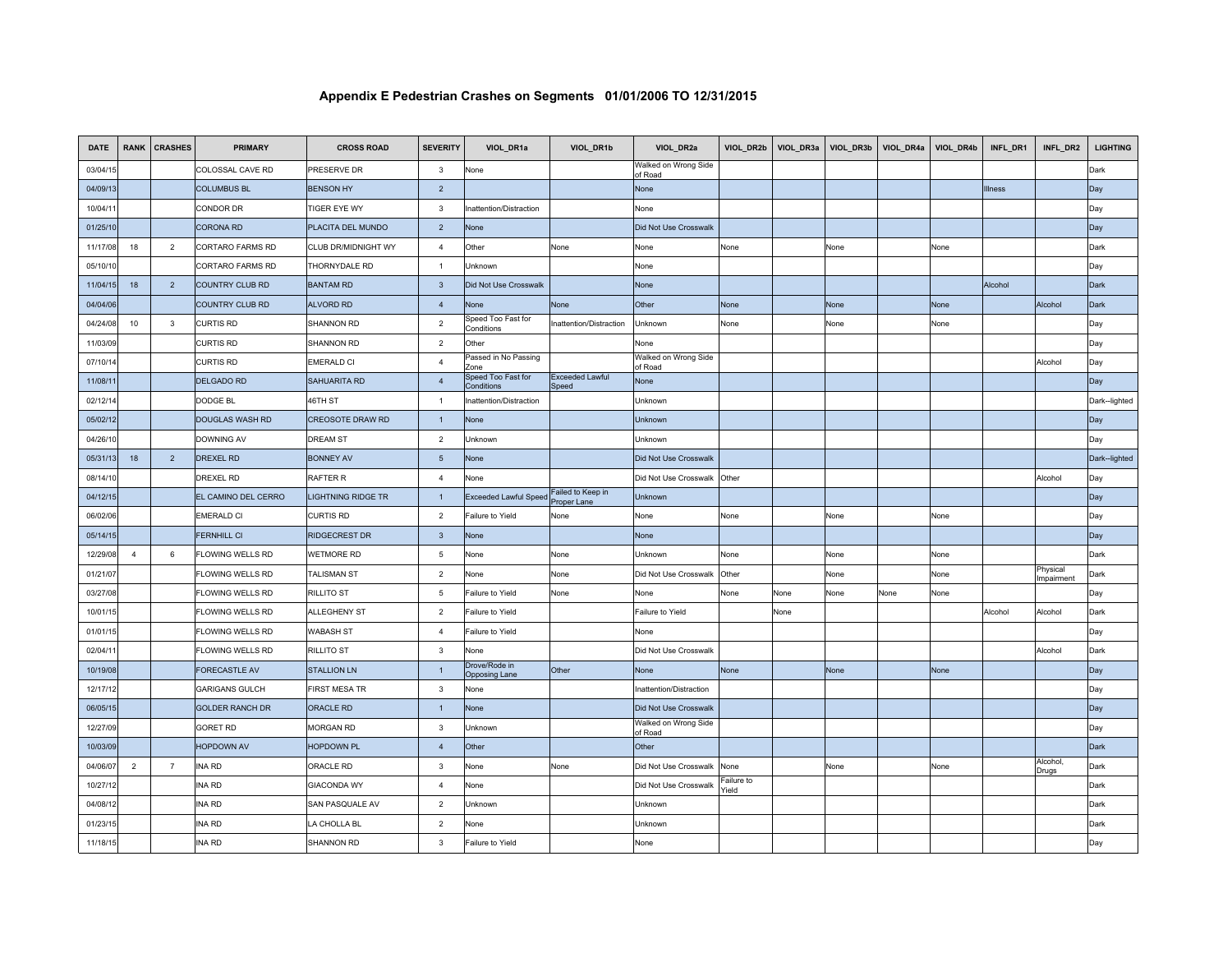| <b>DATE</b> | <b>RANK</b>    | <b>CRASHES</b> | <b>PRIMARY</b>        | <b>CROSS ROAD</b>      | <b>SEVERITY</b> | VIOL_DR1a                        | VIOL_DR1b                        | VIOL_DR2a                        | VIOL_DR2b           | VIOL_DR3a | VIOL_DR3b | VIOL_DR4a | VIOL_DR4b | INFL_DR1 | INFL_DR2 | <b>LIGHTING</b> |
|-------------|----------------|----------------|-----------------------|------------------------|-----------------|----------------------------------|----------------------------------|----------------------------------|---------------------|-----------|-----------|-----------|-----------|----------|----------|-----------------|
| 12/04/10    |                |                | INA RD                | SHANNON RD             | $\mathbf{3}$    | None                             |                                  | Inattention/Distraction          |                     |           |           |           |           |          |          | Dark            |
| 03/31/12    |                |                | INA RD                | SHANNON RD             | $\overline{4}$  | None                             |                                  | Did Not Use Crosswalk            |                     |           |           |           |           |          |          | Dark            |
| 12/19/14    |                |                | <b>INDIGO MESA PS</b> | <b>INDIGO CREST PS</b> | $\mathbf{3}$    | <b>Failure to Yield</b>          |                                  | Unknown                          |                     |           |           |           |           |          |          | Day             |
| 09/03/10    | 18             | $\overline{2}$ | <b>IRVINGTON RD</b>   | <b>CARDINAL AV</b>     | 2               | Unknown                          |                                  | Unknown                          |                     |           |           |           |           |          |          | Day             |
| 03/27/15    |                |                | <b>IRVINGTON RD</b>   | <b>ALVERNON WY</b>     | $\overline{1}$  | None                             |                                  | Did Not Use Crosswalk            | Failure to<br>rield |           |           |           |           |          |          | Dawn            |
| 05/31/07    |                |                | KAIN AV               | RUTHRAUFF RD           | 2               | Unknown                          | None                             | Unknown                          | None                |           | None      |           | None      |          |          | Dusk            |
| 10/26/15    | 18             | $\overline{2}$ | LA CANADA DR          | <b>CAMINO MANZANA</b>  | $\mathbf{3}$    | nattention/Distraction           |                                  | None                             |                     | None      |           |           |           |          |          | <b>Dusk</b>     |
| 06/21/10    |                |                | LA CANADA DR          | <b>INA RD</b>          | $\overline{1}$  | Unknown                          |                                  | Unknown                          |                     |           |           |           |           | Alcohol  |          | Dark            |
| 07/19/10    | 10             | $\mathbf{3}$   | LA CHOLLA BL          | <b>INA RD</b>          | $\mathbf{3}$    | Did Not Use Crosswalk            |                                  | Speed Too Fast for<br>Conditions |                     |           |           |           |           |          |          | Dark--lighted   |
| 02/01/14    |                |                | LA CHOLLA BL          | MAGEE RD               | $\overline{4}$  | Speed Too Fast for<br>Conditions | Inattention/Distraction          | None                             |                     |           |           |           |           |          |          | Day             |
| 06/01/08    |                |                | LA CHOLLA BL          | MCCARTY RD             | $\overline{2}$  | nattention/Distraction           | Unknown                          | Inattention/Distraction          | Unknown             |           | None      |           | None      |          |          | Day             |
| 07/28/08    |                |                | <b>LIMBERLOST DR</b>  | 16TH PL                | $\overline{1}$  | None                             | None                             | <b>Other</b>                     | None                |           | None      |           | None      |          |          | Day             |
| 10/29/12    | 18             | $\overline{2}$ | LINDA VISTA BL        | THORNYDALE RD          | $\mathbf{3}$    | None                             |                                  | Did Not Use Crosswalk            |                     |           |           |           |           |          |          | Day             |
| 03/04/10    |                |                | LINDA VISTA BL        | THORNYDALE RD          | $\overline{2}$  | Did Not Use Crosswalk            |                                  | None                             |                     |           |           |           |           |          |          | Day             |
| 10/18/06    |                |                | LOS ALTOS RD          | ORACLE RD              | $\overline{2}$  | None                             | None                             | Walked on Wrong Side<br>of Road  | None                |           | None      |           | None      |          |          | Dark            |
| 03/03/09    | 18             | $\overline{2}$ | LOS REALES RD         | CAMINO ALEGRE          | $\overline{4}$  | None                             |                                  | Failure to Yield                 |                     |           |           |           |           |          |          | Day             |
| 06/02/10    |                |                | LOS REALES RD         | CAMINO DE LA TIERRA    | 3               | Speed Too Fast for<br>Conditions | Inattention/Distraction          | None                             |                     |           |           |           |           |          |          | Dark            |
| 11/24/11    | 18             | $\overline{2}$ | MAGEE RD              | COMO DR                | $5\phantom{.0}$ | <b>Exceeded Lawful Speed</b>     |                                  | Other                            |                     |           |           |           |           | Other    | Illness  | Dark            |
| 05/02/13    |                |                | MAGEE RD              | ROYAL SUNSET DR        | $\overline{2}$  | Inattention/Distraction          |                                  | None                             |                     |           |           |           |           |          |          | Day             |
| 09/18/15    |                |                | MAJESTIC MOUNTAIN DR  | NOBLE HEIGHTS DR       | $\overline{4}$  | Speed Too Fast for<br>Conditions |                                  | None                             |                     |           |           |           |           |          |          | Day             |
| 03/29/08    |                |                | MARY ANN CLEVELAND WY | ALLEY MOUNTAIN DR      | $\overline{4}$  | Other                            | None                             | None                             | None                |           | None      |           | None      | Drugs    |          | Dawn            |
| 09/12/08    |                |                | MASTERSON AV          | <b>BEHAN ST</b>        | $\overline{1}$  | nattention/Distraction           | Unknown                          | Unknown                          | None                |           | None      |           | None      |          |          | Dark            |
| 05/11/15    |                |                | <b>MELPOMENE WY</b>   | <b>MESA SHADOWS DR</b> | $\overline{4}$  | Failed to Keep in Proper<br>ane  |                                  | None                             |                     |           |           |           |           |          |          | Dark            |
| 07/16/06    |                |                | <b>MERCURY DR</b>     | MILKY WAY DR           | $\mathbf{3}$    | Other                            | None                             | Other                            | None                |           | None      |           | None      |          |          | Dark            |
| 02/10/09    | 18             | $\overline{2}$ | <b>MISSION RD</b>     | <b>VALENCIA RD</b>     | $\mathbf{3}$    | <b>Failure to Yield</b>          | Did Not Use Crosswalk            | <b>None</b>                      |                     |           |           |           |           | Alcohol  |          | Dark            |
| 01/16/11    |                |                | <b>MISSION RD</b>     | <b>VALENCIA RD</b>     | $5\phantom{.0}$ | None                             |                                  | Unknown                          |                     |           |           |           |           |          |          | Dark            |
| 07/24/08    |                |                | MONA LISA RD          | <b>INA RD</b>          | $\overline{4}$  | nattention/Distraction           | None                             | Other                            | None                |           | None      |           | None      |          | Alcohol  | Dark            |
| 04/11/11    |                |                | <b>MUSKET RD</b>      | <b>BLANCO RD</b>       | $\overline{4}$  | Failed to Keep in Proper<br>ane  |                                  | Walked on Wrong Side<br>of Road  |                     |           |           |           |           |          |          | Dark            |
| 01/11/13    |                |                | <b>NEBRASKA ST</b>    | SAN JOAQUIN AV         | $\overline{5}$  | None                             |                                  | Walked on Wrong Side<br>of Road  |                     |           |           |           |           |          |          | Dark            |
| 02/08/07    | 10             | $\mathbf{3}$   | NOGALES HY            | HUGHES ACCESS RD       | $\overline{4}$  | None                             | None                             | Did Not Use Crosswalk            | None                |           | None      |           | None      |          |          | Dark            |
| 03/11/12    |                |                | <b>NOGALES HY</b>     | HELEN MARIE DR         | $\overline{4}$  | Failed to Keep in Proper<br>ane  |                                  | None                             |                     |           |           |           |           | Alcohol  | Alcohol  | Dark            |
| 02/05/06    |                |                | <b>NOGALES HY</b>     | HUGHES ACCESS RD       | $\overline{2}$  | Unknown                          | None                             | Unknown                          | None                |           | None      |           | None      |          |          | Dark            |
| 11/08/10    |                |                | OLD SPANISH TR        | PISTOL HILL RD         | $\mathbf{3}$    | Speed Too Fast for<br>Conditions | Failed to Keep in<br>Proper Lane | None                             |                     |           |           |           |           |          |          | Dark            |
| 11/04/06    | $\overline{7}$ | $\overline{4}$ | ORANGE GROVE RD       | <b>ORACLE RD</b>       | $\overline{2}$  | Unknown                          | None                             | Unknown                          | None                |           | None      |           | None      |          |          | Day             |
| 07/19/14    |                |                | ORANGE GROVE RD       | <b>SKYLINE DR</b>      | 5               |                                  |                                  |                                  |                     |           |           |           |           |          |          | Day             |
| 09/20/07    |                |                | ORANGE GROVE RD       | LA CHOLLA BL           | $5\phantom{.0}$ | Did Not Use Crosswalk            | Other                            | None                             | None                |           | None      |           | None      |          |          | Dark            |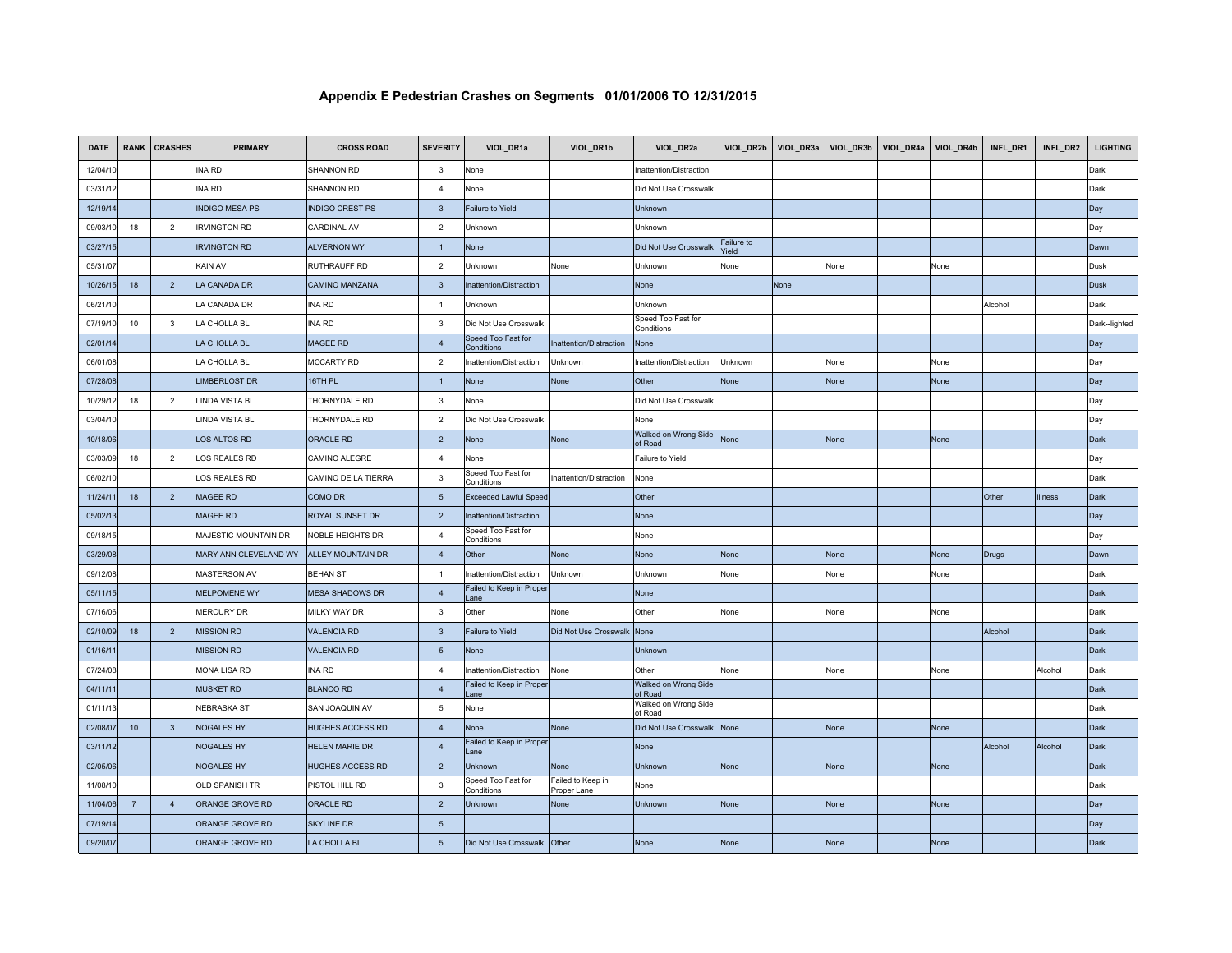| <b>DATE</b> | <b>RANK</b>    | <b>CRASHES</b> | <b>PRIMARY</b>       | <b>CROSS ROAD</b>       | <b>SEVERITY</b> | VIOL_DR1a                        | VIOL_DR1b             | VIOL_DR2a                        | VIOL_DR2b                    | VIOL_DR3a                | VIOL_DR3b | VIOL_DR4a                   | VIOL_DR4b | INFL_DR1 | INFL_DR2               | <b>LIGHTING</b> |
|-------------|----------------|----------------|----------------------|-------------------------|-----------------|----------------------------------|-----------------------|----------------------------------|------------------------------|--------------------------|-----------|-----------------------------|-----------|----------|------------------------|-----------------|
| 10/31/09    |                |                | ORANGE GROVE RD      | <b>AVENIDA PINA</b>     | $\mathbf{3}$    | nattention/Distraction           | Did Not Use Crosswalk | None                             |                              |                          |           |                             |           |          |                        | Dark            |
| 05/02/13    | $\overline{2}$ | $\overline{7}$ | PALO VERDE RD        | 44TH ST                 | $\mathbf{3}$    | None                             |                       | None                             |                              | Did Not Use<br>Crosswalk |           |                             |           |          |                        | Day             |
| 10/21/14    |                |                | PALO VERDE RD        | <b>BROADMONT DR</b>     | $\overline{4}$  | Speed Too Fast for<br>Conditions |                       | None                             |                              |                          |           |                             |           |          |                        | Day             |
| 02/09/14    |                |                | PALO VERDE RD        | <b>MICHIGAN ST</b>      | $\overline{1}$  | None                             |                       | Did Not Use Crosswalk            |                              |                          |           |                             |           |          |                        | Dark--lighted   |
| 08/25/07    |                |                | PALO VERDE RD        | CORPORATE DR            | 5               | None                             | None                  | Other                            | None                         |                          | None      |                             | None      |          |                        | Dark            |
| 06/08/09    |                |                | PALO VERDE RD        | <b>JULIAN DR</b>        | 5               | Other                            |                       | None                             |                              |                          |           |                             |           |          |                        | Dark            |
| 12/14/14    |                |                | PALO VERDE RD        | <b>BENSON HY</b>        | $\mathbf{3}$    | None                             |                       | Did Not Use Crosswalk            |                              |                          |           |                             |           |          |                        | Dark-lighted    |
| 10/13/11    |                |                | PALO VERDE RD        | <b>MILTON RD</b>        | $\overline{4}$  | Did Not Use Crosswalk            |                       | Inattention/Distraction          |                              | Other                    |           | Inattention/Dis<br>traction |           | Drugs    | Physical<br>Impairment | Dark-lighted    |
| 12/22/08    |                |                | <b>PATRIOT DR</b>    | CAMINO DE LA TIERRA     | $\overline{2}$  | Unknown                          | None                  | <b>Unknown</b>                   | None                         |                          | None      |                             | None      |          |                        | Dark            |
| 02/26/13    |                |                | PICTURE ROCKS RD     | PELTO PH                | $\overline{1}$  | None                             |                       | Drove/Rode in<br>Opposing Lane   | Passed in No<br>Passing Zone |                          |           |                             |           |          |                        | Dawn            |
| 10/22/15    |                |                | PIMA MINE RD         | <b>MISSION RD</b>       | $\mathbf{3}$    | Other Unsafe Passing             |                       | None                             |                              | None                     |           |                             |           |          |                        | Day             |
| 06/15/13    |                |                | POSITANO WAY (NORTH) | SHANNON RD              | $\mathbf{3}$    | Speed Too Fast for<br>Conditions |                       | None                             |                              | None                     |           |                             |           |          |                        | Dark            |
| 12/13/11    |                |                | <b>REX ST</b>        | <b>CRAYCROFT RD</b>     | $\overline{4}$  | Unknown                          |                       | <b>Unknown</b>                   |                              |                          |           |                             |           |          |                        | Dark            |
| 10/07/13    | 10             | $\mathbf{3}$   | <b>RIVER RD</b>      | ORACLE RD               | $\overline{1}$  | None                             |                       | Did Not Use Crosswalk            |                              |                          |           |                             |           |          |                        | Dark--lighted   |
| 12/11/08    |                |                | <b>RIVER RD</b>      | LA CANADA DR            | $\overline{1}$  | Unknown                          | None                  | Unknown                          | None                         |                          | None      |                             | None      |          |                        | Dark            |
| 10/12/12    |                |                | <b>RIVER RD</b>      | LA CANADA DR            | $\overline{4}$  | None                             |                       | Other                            |                              |                          |           |                             |           |          | Illness<br>Alcohol     | Day             |
| 01/31/14    | 18             | $\overline{2}$ | ROGER RD             | FLOWING WELLS RD        | $\sqrt{2}$      | Failure to Yield                 |                       | None                             |                              |                          |           |                             |           |          |                        | Dark            |
| 01/31/14    |                |                | <b>ROGER RD</b>      | <b>FLOWING WELLS RD</b> | $\overline{2}$  | Failure to Yield                 |                       | None                             |                              |                          |           |                             |           |          |                        | Dark            |
| 01/03/13    |                |                | <b>ROMERO RD</b>     | <b>ROOT LN</b>          | 3               | Unknown                          |                       | Unknown                          |                              |                          |           |                             |           |          |                        | Dark            |
| 06/26/12    |                |                | <b>RUDASILL RD</b>   | <b>LA CANADA DR</b>     | $\sqrt{5}$      | Speed Too Fast for<br>Conditions |                       |                                  |                              |                          |           |                             |           |          |                        | Day             |
| 03/11/13    | 5              | 5              | RUTHRAUFF RD         | <b>CALLE REINA</b>      | $\overline{5}$  | None                             |                       | Did Not Use Crosswalk            |                              |                          |           |                             |           |          | Alcohol                | Dark            |
| 11/20/12    |                |                | RUTHRAUFF RD         | LA CHOLLA BL            | $\overline{4}$  | Other                            |                       | Did Not Use Crosswalk            |                              |                          |           |                             |           |          | Drugs                  | Dark            |
| 11/15/10    |                |                | <b>RUTHRAUFF RD</b>  | LA CHOLLA BL            | $\overline{1}$  | Walked on Wrong Side<br>of Road  |                       | None                             |                              |                          |           |                             |           |          |                        | Dark            |
| 08/26/13    |                |                | <b>RUTHRAUFF RD</b>  | SULLINGER AV            | 3               | None                             |                       | None                             |                              |                          |           |                             |           |          |                        | Dark            |
| 03/12/09    |                |                | <b>RUTHRAUFF RD</b>  | MARYVALE AV             | $\mathbf{3}$    | Speed Too Fast for<br>Conditions |                       | Failure to Yield                 | Did Not Use<br>Crosswalk     |                          |           |                             |           |          | Alcohol                | Dark            |
| 05/24/11    | 18             | $\overline{2}$ | SABINO CANYON RD     | <b>SOLACE PL</b>        | $\overline{2}$  | None                             |                       | Unknown                          |                              |                          |           |                             |           |          |                        | Day             |
| 09/20/07    |                |                | SABINO CANYON RD     | WINDRIVER DR            | 5               | None                             | None                  | Inattention/Distraction          | Other                        |                          | None      |                             | None      |          | Alcohol                | Day             |
| 12/25/09    |                |                | SAN JOAQUIN AV       | <b>CALLE ANASAZI</b>    | $\overline{4}$  | Unknown                          |                       | Unknown                          |                              |                          |           |                             |           | Alcohol  |                        | Dark            |
| 08/23/11    |                |                | <b>SANDARIO RD</b>   | SANDARIO HOLLOW TR      | $\overline{4}$  | None                             |                       | Other                            |                              |                          |           |                             |           |          |                        | Dark            |
| 12/08/09    |                |                | SHANNON RD           | <b>CINNAMON DR</b>      | $\overline{1}$  | None                             |                       | Other                            |                              |                          |           |                             |           |          |                        | Dark            |
| 08/03/06    |                |                | SIERRITA MOUNTAIN RD | <b>HILLTOP RD</b>       | $\overline{1}$  | Passed in No Passing<br>Zone     | None                  | Other                            | None                         |                          | None      |                             | None      | Other    |                        | Dawn            |
| 04/12/15    |                |                | <b>SKYLINE DR</b>    | CAMPBELL AV             | 3               | None                             |                       |                                  |                              |                          |           |                             |           |          |                        | Dark            |
| 05/19/12    | 10             | $\mathbf{3}$   | <b>SNYDER RD</b>     | SABINO CANYON RD        | $\mathbf{3}$    | None                             |                       | Did Not Use Crosswalk            |                              |                          |           |                             |           |          |                        | Dark            |
| 07/02/09    |                |                | SNYDER RD            | VALLE                   | $\mathbf{3}$    | Walked on Wrong Side<br>of Road  |                       | Failed to Keep in Proper<br>Lane | Unknown                      |                          |           |                             |           |          |                        | Dark            |
| 03/04/09    |                |                | <b>SNYDER RD</b>     | <b>SNYDER CI</b>        | 2               | None                             |                       | <b>Failure to Yield</b>          | Inattention/Dis<br>raction   |                          |           |                             |           |          |                        | Day             |
| 11/17/07    | 18             | $\overline{2}$ | SPEEDWAY BL          | CORAL BELLS DR          | $\overline{1}$  | None                             | None                  | Other                            | None                         |                          | None      |                             | None      |          |                        | Day             |